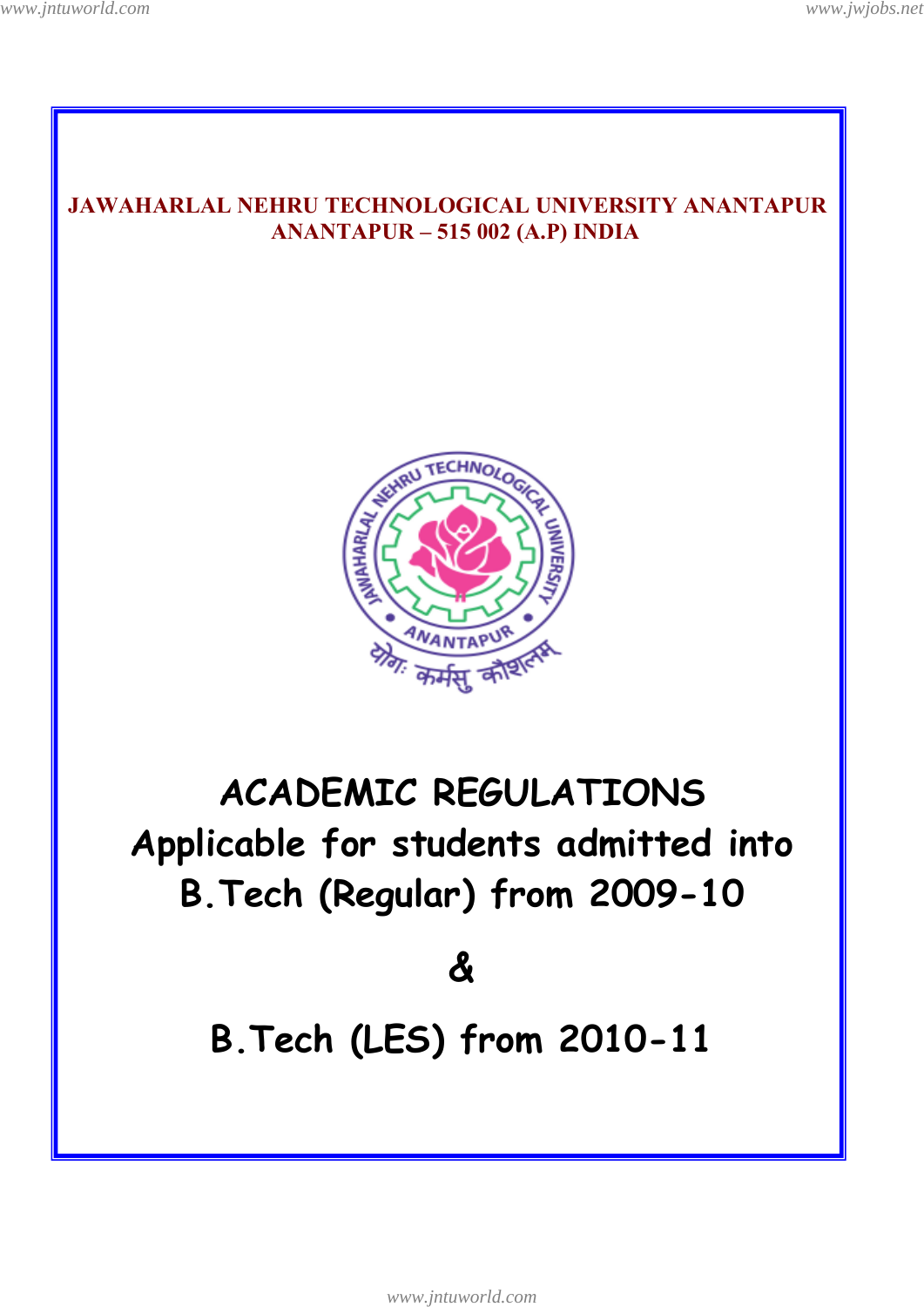### **Academic Regulations 2009 for B. Tech (Regular)**

(Effective for the students admitted into I year from the Academic Year 2009-2010 onwards)

### **1. Award of B.Tech. Degree**

A student will be declared eligible for the award of the B. Tech. Degree if he fulfils the following academic regulations:

- i**.** Pursue a course of study for not less than four academic years and in not more than eight academic years.
- **ii.** Register for 220 credits and secure all 220credits
- **2.** Students, who fail to fulfil all the academic requirements for the award of the degree within eight academic years from the year of their admission, shall forfeit their seat in B.Tech course and their admission is cancelled.

### **3. Courses of study**

The courses of study are offered at present for specialization for the B. Tech. Course:

## **S.No. Branch**

- 1. Aeronautical Engineering.
- 2. Biotechnology.
- 3. Civil Engineering.
- 4. Computer Science and Engineering.
- 5. Computer Science and System Engineering.
- 6. Electrical and Electronics Engineering.
- 7. Electronics and Communication Engineering.
- 8. Electronics and Computer Engineering.
- 9. Electronics and Control Engineering.
- 10. Electronics and Instrumentation Engineering.
- 11. Information Technology.
- 12. Mechanical Engineering.

and any other course as approved by the authorities of the University from time to time.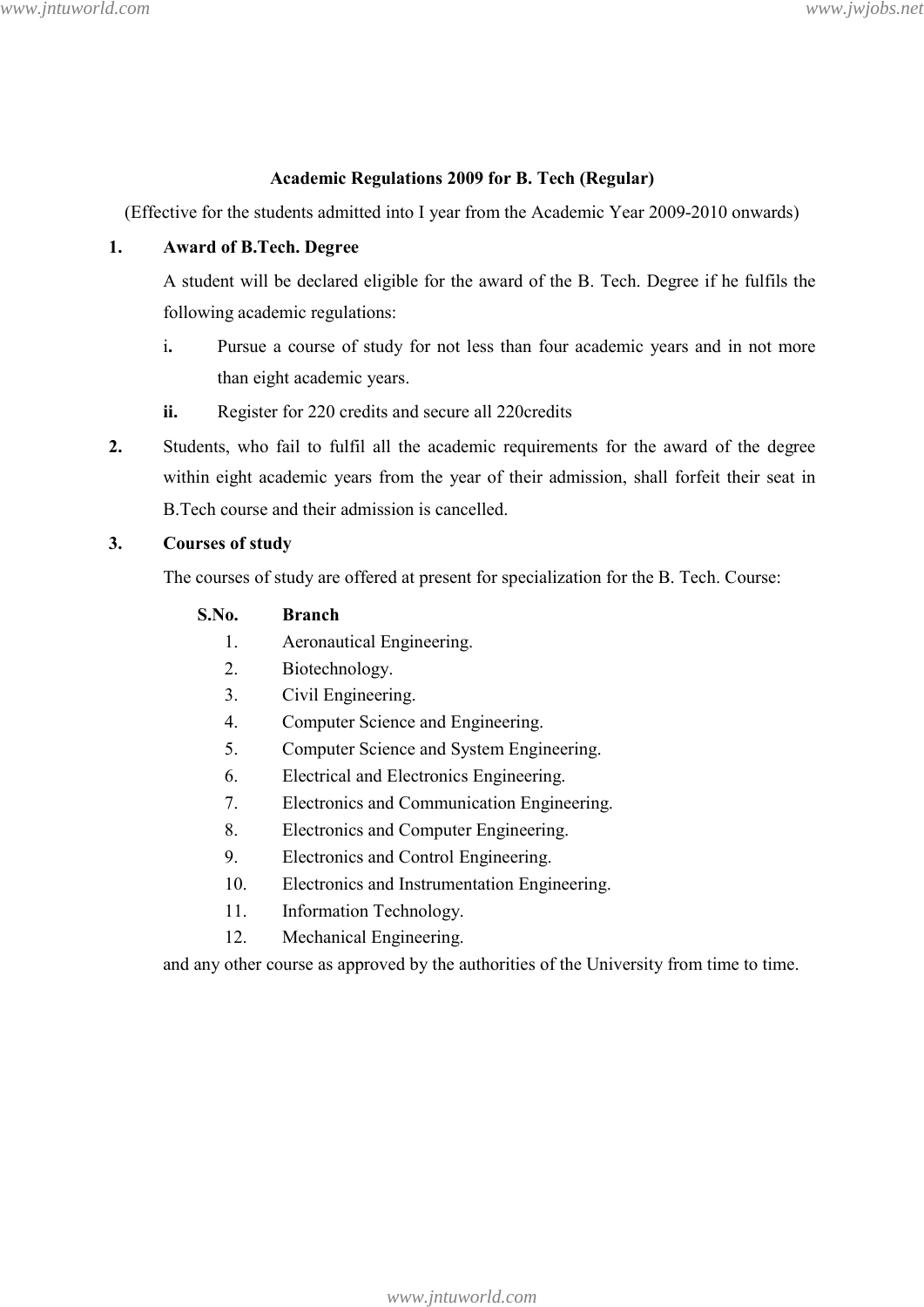|           | I Year         |         | Semester       |         |
|-----------|----------------|---------|----------------|---------|
|           | Periods / Week | Credits | Periods / Week | Credits |
| Theory    | 03             | 06      | 03             | 04      |
|           | 02             | 04      |                |         |
| Practical | 03             | 04      | 03             | 02      |
| Drawing   | 06             | 06      | 03             | 02      |
|           |                |         | 06             | 04      |
| Seminar   |                |         |                | 02      |
| Project   |                |         |                |         |

### **4. Credits**

### **5. Distribution and Weightage of Marks**

- i. The performance of a student in each semester / I year shall be evaluated subject wise with a maximum of 100 marks for theory and 75 marks for practical subject. In addition seminar and project work shall be evaluated for 50 and 200 marks respectively.
- ii. For theory subjects the distribution shall be 30 marks for Internal Evaluation and 70 marks for the End-Examination.
- iii. For theory subjects, during the semester there shall be 2 midterm examinations. Each mid term examination consists of objective paper for 10 marks and subjective paper for 20 marks with duration of 1hour 50 minutes (20 minutes for objective and 90 minutes for subjective paper).

 Objective paper is set for 20 bits for 10 marks. Subjective paper shall contain 5 questions of which student has to answer 3 questions evaluated**\*** for 20 marks. First mid term examination shall be conducted for I-IV units of syllabus and second mid term examination shall be conducted for V -VIII units. The total marks secured by the student in each mid term examination for 30 marks is considered and the better of the two mid term examinations shall be taken as the final sessional marks secured by each candidate in the subject.

However for first year, there shall be 3 mid term examinations as in the above pattern and the average marks of the best two mid term examinations secured in each subject shall be considered as final marks for sessionals.

i. whereas he continues to be in the academic regulations he was first admitted.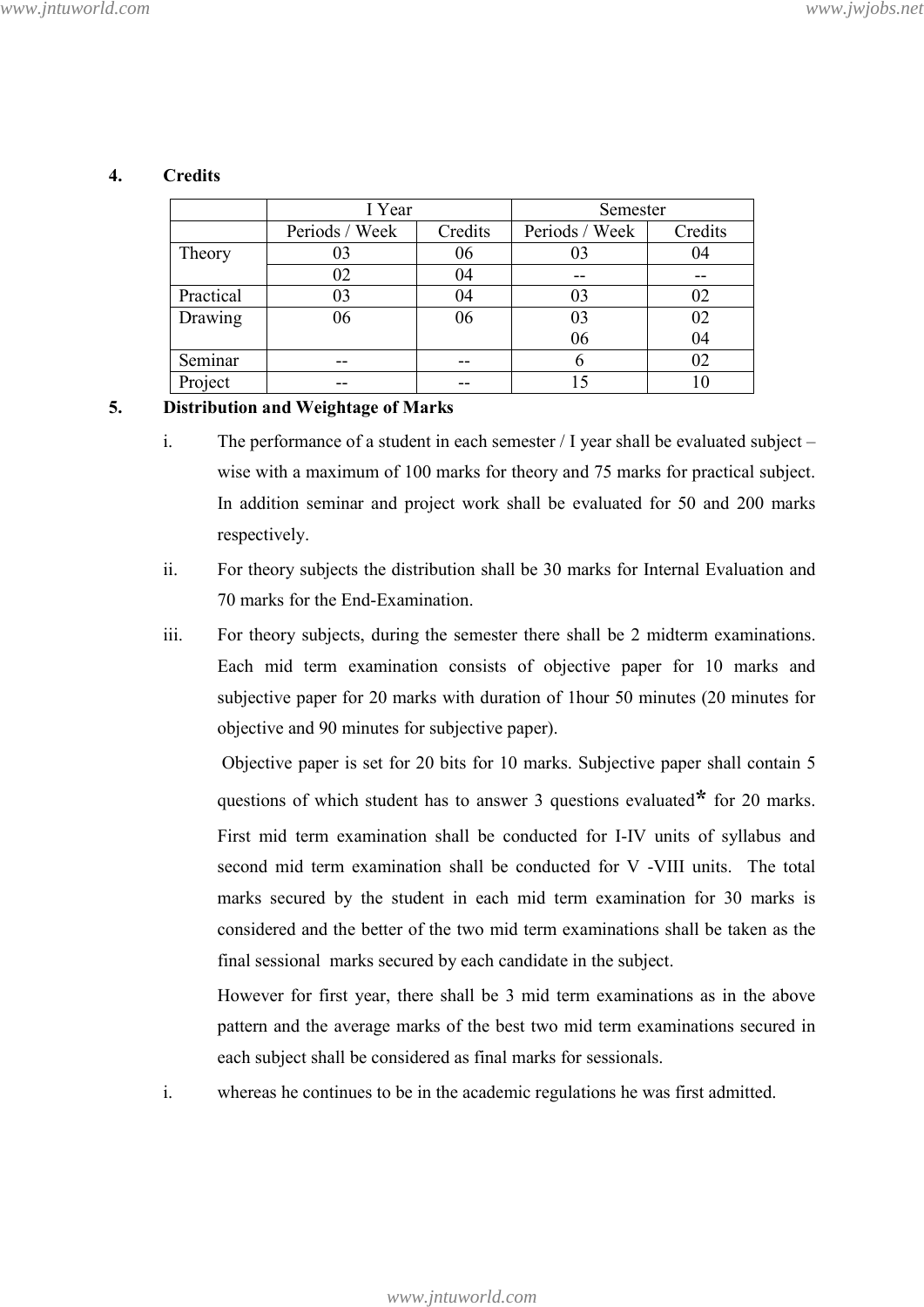**\***Note 1: The subjective paper shall contain 5 questions of equal weightage of 10 marks and the marks obtained for 3questions shall be condensed to 20 marks, any fraction rounded off to the next higher mark

**\***Note 2: The mid term examination shall be conducted first by distribution of the Objective paper simultaneously marking the attendance, after 20minutes the answered objective paper is collected back. The student is not allowed to leave the examination hall. Then the descriptive question paper and the answer booklet are distributed. After 90minutes the answered booklets are collected back.

- iv. For practical subjects there shall be a continuous evaluation during the semester for 25 sessional marks and 50 end examination marks. Day-to-day work in the laboratory shall be evaluated for 25 marks by the concerned laboratory teacher based on the report of experiments/jobs. The end examination shall be conducted by the laboratory teacher and another examiner.
- v. For the subject having design and / or drawing, such as Engineering Drawing, Machine Drawing and estimation, the distribution shall be 30 marks for internal evaluation and 70 marks for end examination. The Internal evaluation for sessionals will be 15 marks for day-to-day work in the class that shall be evaluated by the concerned subject teacher based on the reports/submissions prepared in the class. And there shall be two mid term exams in a Semester for a duration of 2hrs each, evenly distributed over the sullabi, for 15 marks and the better of the two shall be considered for the award of marks for internal tests. The sum of day to day evaluation and the internal tests will be the final sessionals for the subject. However in the I year class, there shall be three mid exams and the average of best two will be taken into consideration.
- vi. There shall be a seminar presentation in IV year II Semester. For the seminar, the student shall collect the information on a specialized topic and prepare a technical report, showing his understanding over the topic, and submit to the department before presentation. The report and the presentation shall be evaluated by the Departmental committee consisting of Head of the department, seminar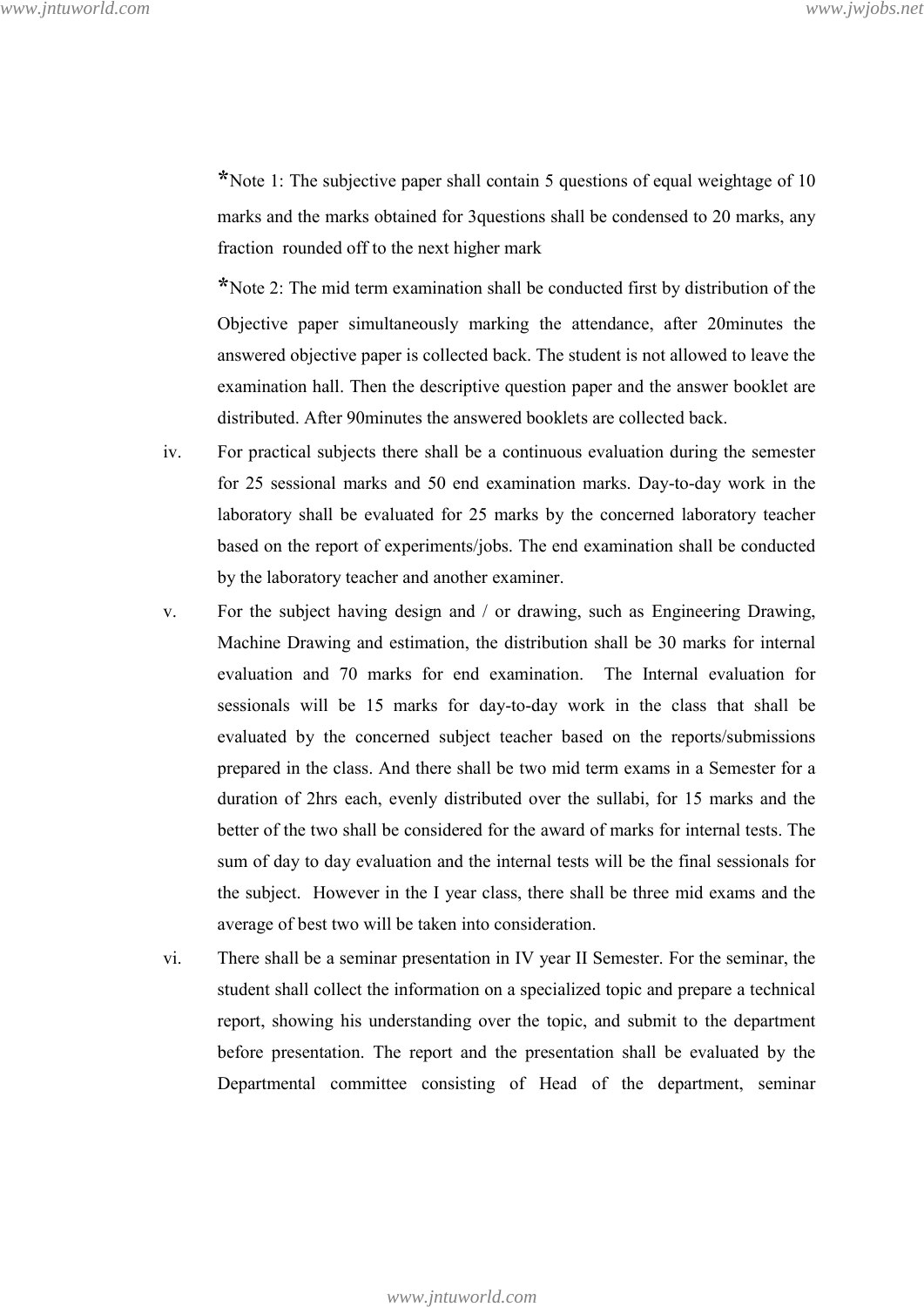supervisor and a senior faculty member. The seminar shall be evaluated for 50 marks. There shall be no external examination for seminar.

- vii. Out of a total of 200 marks for the project work, 60 marks shall be for Internal Evaluation and 140 marks for the End Semester Examination. The End Semester Examination (viva-voce) shall be conducted by an External examiner nominated by the university, HOD & Supervisor as a committee. The evaluation of project work shall be conducted at the end of the IV year. The Internal Evaluation shall be made by the departmental committee, on the basis of two seminars given by each student on the topic of his project.
- viii. Laboratory marks and the sessional marks awarded by the College are not final. They are subject to scrutiny and scaling by the University wherever necessary. In such cases, the sessional and laboratory marks awarded by the College will be referred to a Committee. The Committee will arrive at a scaling factor and the marks will be scaled as per the scaling factor. The recommendations of the Committee are final and binding.
- ix. The laboratory records and internal test papers shall be preserved in the respective institutions as per the University norms and shall be produced to the Committees of the University as and when the same are asked for.

#### **6. Attendance Requirements:**

- i. A student shall be eligible to appear for University examinations if he acquires a minimum of 75% of attendance in aggregate of all the subjects in a semester/ I year.
- ii. **Shortage of Attendance below 65% in aggregate shall in NO case be condoned**.
- iii. Condonation of shortage of attendance in aggregate up to 10% (65% and above and below 75%) in each semester or I year may be granted by the College Academic Committee.
- iv. Students whose shortage of attendance is not condoned in any semester / I year are not eligible to take their end examination of that class and their registration shall stand cancelled.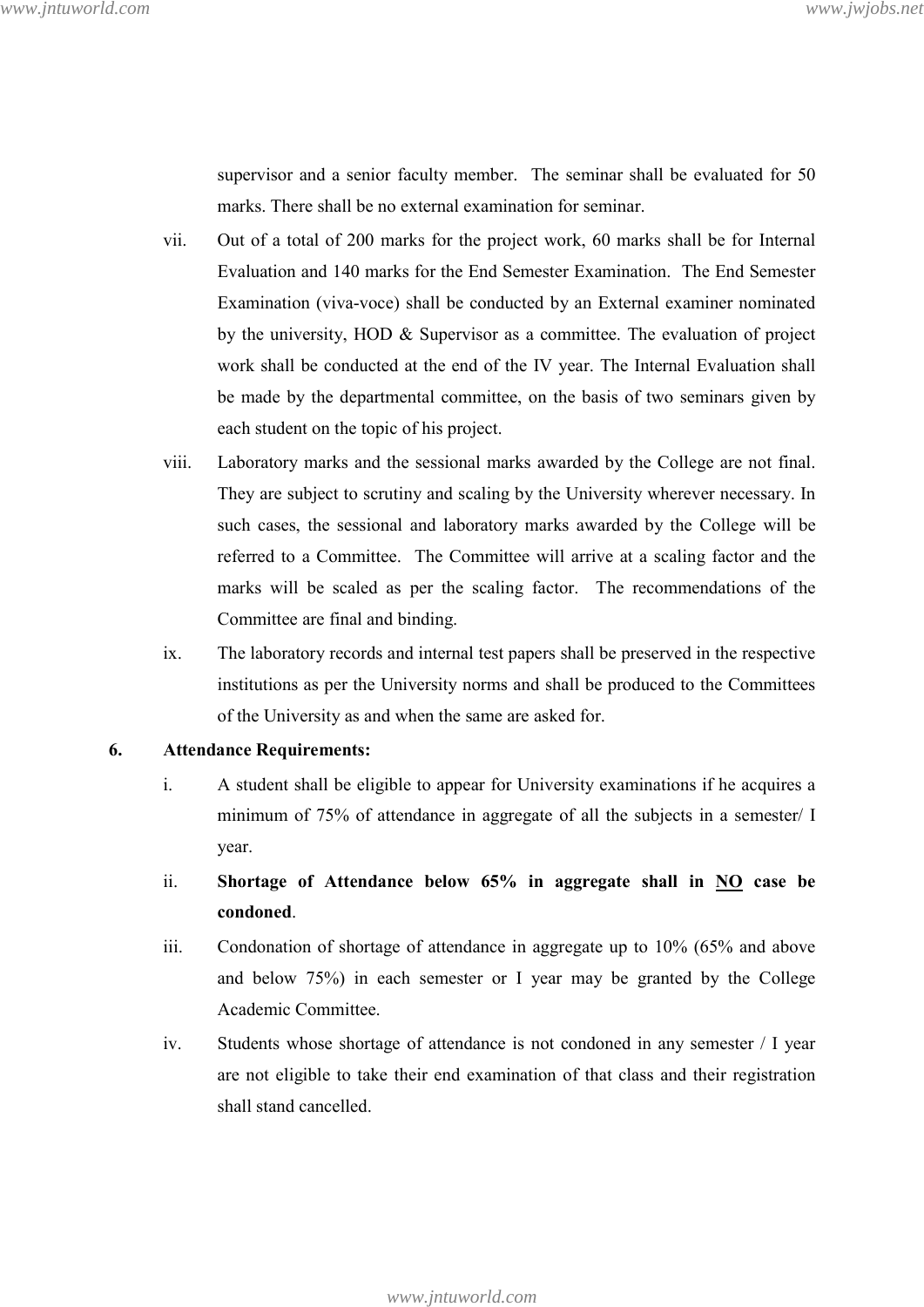- v. A student will not be promoted to the next semester unless he satisfies the attendance requirements of the present semester / I year, as applicable. They may seek re-admission for that semester / I year when offered next.
- vi. A stipulated fee shall be payable towards condonation of shortage of attendance to the University.

### **7. Minimum Academic Requirements:**

The following academic requirements have to be satisfied in addition to the attendance requirements mentioned in item no.**6** 

- i. A student shall be deemed to have satisfied the minimum academic requirements and earned the credits allotted to each theory, practical, design, drawing subject or project if he secures not less than 35% of marks in the end examination and a minimum of 40% of marks in the sum total of the internal evaluation and end examination taken together. For the Seminar he should secure 40% in the internal evaluation.
- ii. A student shall be promoted from II to III year only if he fulfils the academic requirement of securing **40** credits from
	- a. One regular and one supplementary examinations of I year.
	- b. One regular examination of II year I semester irrespective of whether the candidate takes the end examination or not as per the normal course of study.
- iii. A student shall be promoted from third year to fourth year only if he fulfils the academic requirements of securing **68 c**redits from the following examinations,
	- a. Two regular and two supplementary examinations of I year.
	- b. Two regular and one supplementary examinations of II year I semester.
	- c. One regular and one supplementary examinations of II year II semester.
	- d. One regular examination of III year I semester.

 irrespective of whether the candidate takes the end examination or not as per the normal course of study.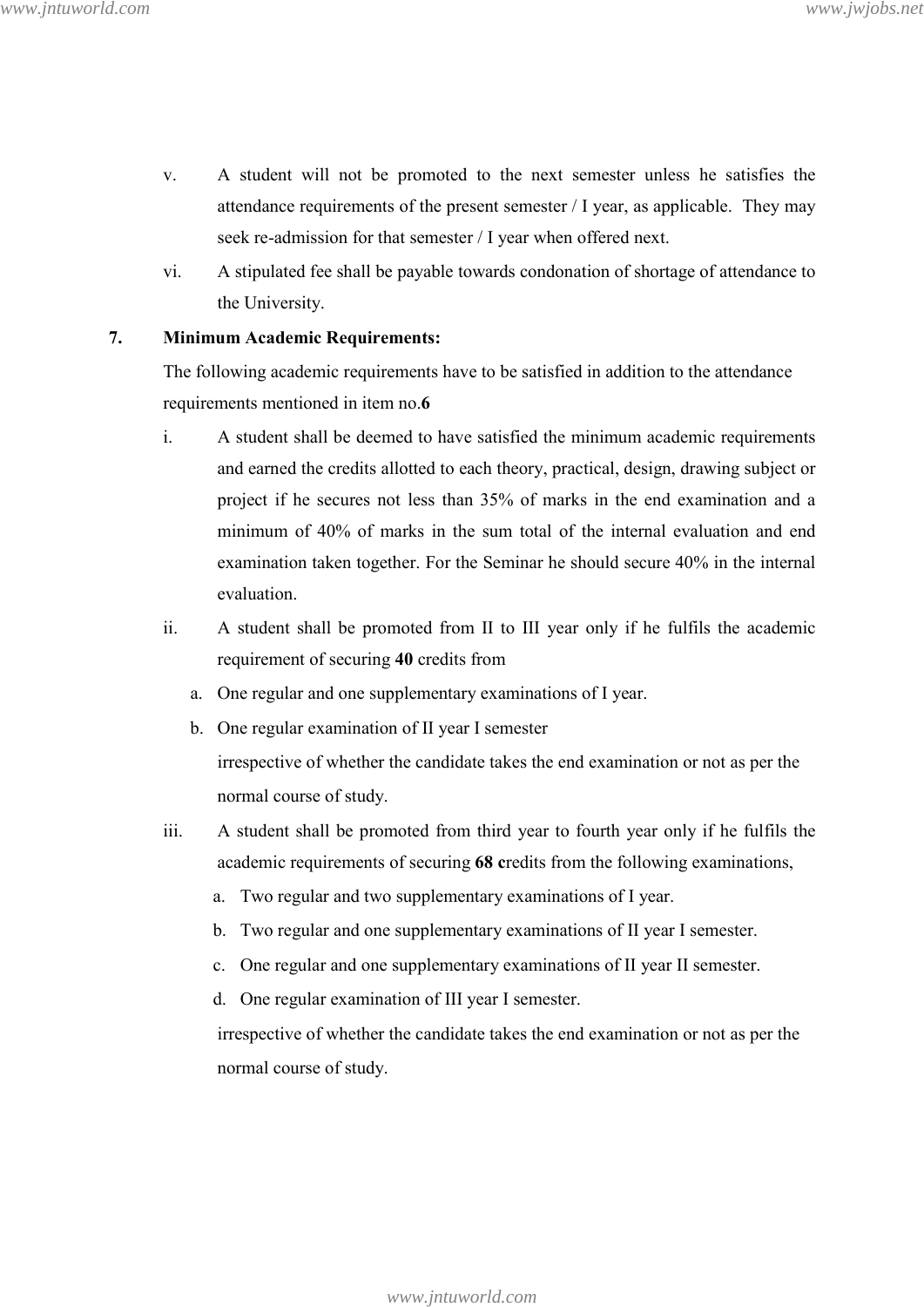And in case of getting detained for want of credits by sections ii and iii above, the student may make up the credits through supplementary exams of the above exams before the date of class work commencement of Third or Fourth year I semester respectively.

- iv. A student shall register and put up minimum attendance in all 220 credits and earn all the 220 credits. Marks obtained in all 220 credits shall be considered for the calculation of percentage of marks obtained.
- v. Students who fail to earn 220 credits as indicated in the course structure within eight academic years from the year of their admission shall forfeit their seat in B.Tech course and their admission shall stand cancelled.

#### **8. Course pattern:**

- ii. The entire course of study is of four academic years. The first year shall be on yearly pattern and the second, third and fourth years on semester pattern.
- iii. A student eligible to appear for the end examination in a subject, but absent at it or has failed in the end examination may appear for that subject at the next supplementary examination offered.
- iv. When a student is detained due to lack of credits / shortage of attendance he may be re-admitted when the semester / year is offered after fulfilment of academic regulations, whereas he continues to be in the academic regulations he was first admitted.

#### **9. TRANSITORY REGULATIONS:**

 Candidates who have been detained for want of attendance or not fulfilled academic requirements or who have failed after having undergone the course in earlier regulations or have discontinued and wish to continue the course are eligible for admission into the unfinished semester from the date of commencement of class work with the same or equivalent subjects as and when subjects are offered, subject to Section 2.

#### **10. WITH–HOLDING OF RESULTS**:

If the candidate has not paid dues to the university or if any case of in-discipline or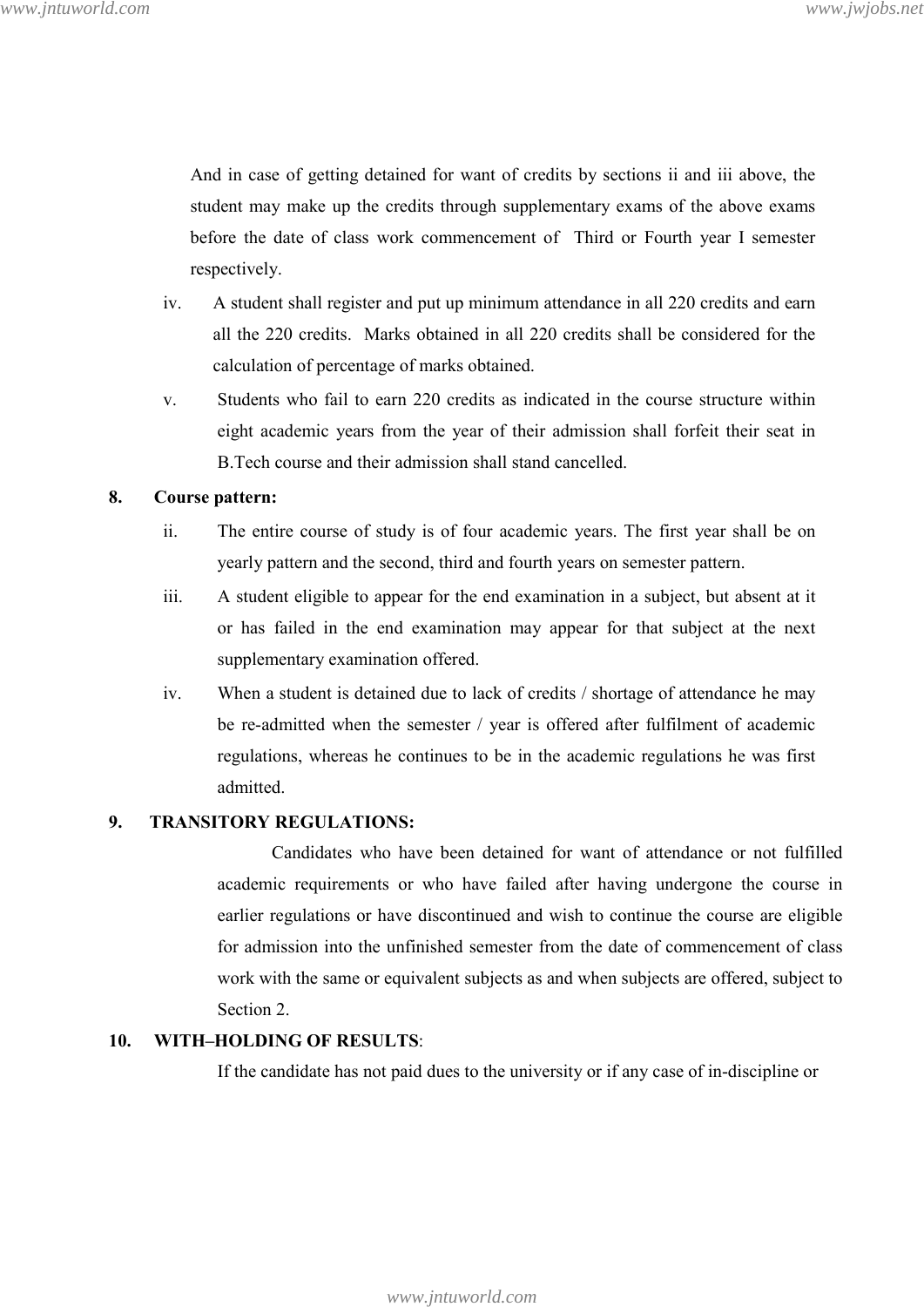malpractice is pending against him, the result of the candidate shall be withheld and he will not be allowed / promoted into the next higher semester. The issue of degree is liable to be withheld in such cases.

### **11. Award of Class:**

After a student has satisfied the requirements prescribed for the completion of the program and is eligible for the award of B. Tech. Degree he shall be placed in one of the following four classes:

| <b>Class Awarded</b>                | % of marks to be secured              |                   |
|-------------------------------------|---------------------------------------|-------------------|
| <b>First Class with Distinction</b> | $70\%$ and above                      | From the          |
| First Class                         | Below 70% but not less than 60%       | aggregate marks   |
| <b>Second Class</b>                 | Below $60\%$ but not less than $50\%$ | secured for the   |
| Pass Class                          | Below 50% but not less than 40%       | best 220 Credits. |

(The marks in internal evaluation and end examination shall be shown separately in the marks memorandum)

### **12. Minimum Instruction Days:**

The minimum instruction days including exams for each semester / I year shall be 90/180 days respectively.

- **13.** There shall be no branch transfers after the completion of admission process.
- **14.** There shall be no place transfer within the Constituent Colleges.
- **15. General:** 
	- **i. The academic regulations should be read as a whole for purpose of any interpretation**.
	- **ii. Malpractices rules- nature and punishments is appended**
	- **iii. Where the words "he", "him", "his", occur in the regulations, they include "she", "her", "hers".**
	- **iv. In the case of any doubt or ambiguity in the interpretation of the above rules, the decision of the Vice-Chancellor is final.**
	- **v. The University may change or amend the academic regulations or syllabi at any time and the changes or amendments shall be made applicable to all the students on roles with effect from the dates notified by the University.**

\*-\*-\*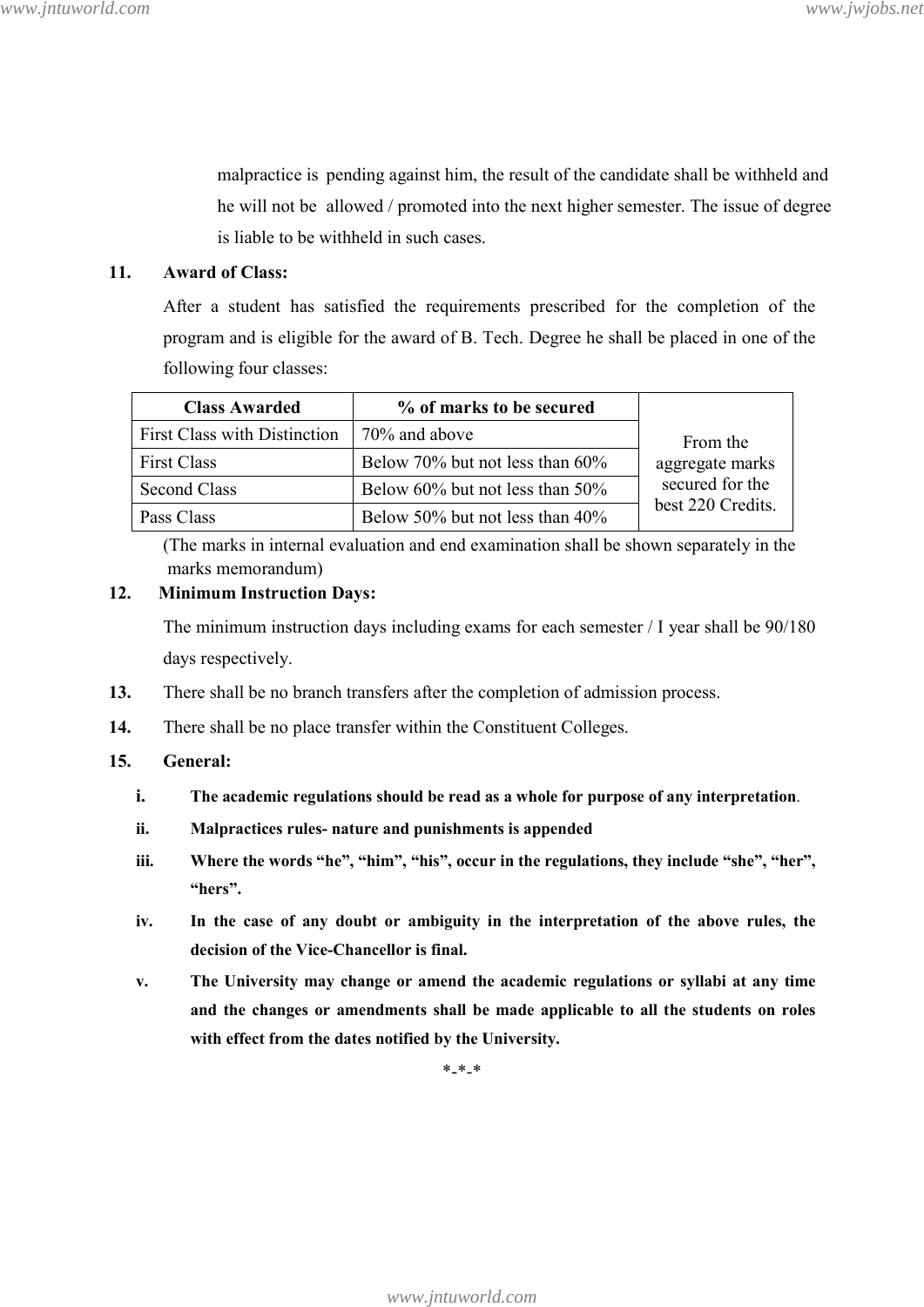### *Academic Regulations for B. Tech. (Lateral Entry Scheme)*

(Effective for the students getting admitted into II year through Lateral Entry Scheme from the Academic Year 2010-2011 and onwards)

### **1. Award of B.Tech. Degree**

A student admitted in LES will be declared eligible for the award of the B. Tech Degree if he fulfils the following academic regulations:

- i**.** Pursue a course of study for not less than three academic years and in not more than six academic years.
- ii.Register for 168 credits and secure all 168 credits from II to IV year of Regular B.Tech. program
- **2.** Students, who fail to fulfil the requirement for the award of the degree in six consecutive academic years from the year of admission, shall forfeit their seat.
- **3.** The regulations **3** to **6** are to be adopted as that of B. Tech. (Regular).

### **7. Minimum Academic Requirements :**

 The following academic requirements have to be satisfied in addition to the attendance requirements mentioned in item no.**6** 

- i. A student shall be deemed to have satisfied the minimum academic requirements and earned the credits allotted to each theory, practical, design, drawing subject or project if he secures not less than 35% of marks in the end examination and a minimum of 40% of marks in the sum total of the internal evaluation and end examination taken together. For the Seminar he should secure 40% in the internal evaluation.
- ii. A student shall be promoted from third year to fourth year only if he fulfils the academic requirements of 42 credits from the following examinations.
	- a. Two regular and one supplementary examinations of II year I semester.
	- b. One regular and one supplementary examinations of II year II semester.
	- c. One regular examination of III year I semester.

And in case of getting detained for want of credits the student may make up the credits through supplementary exams of the above exams before the date of class work commencement of Fourth year I semester.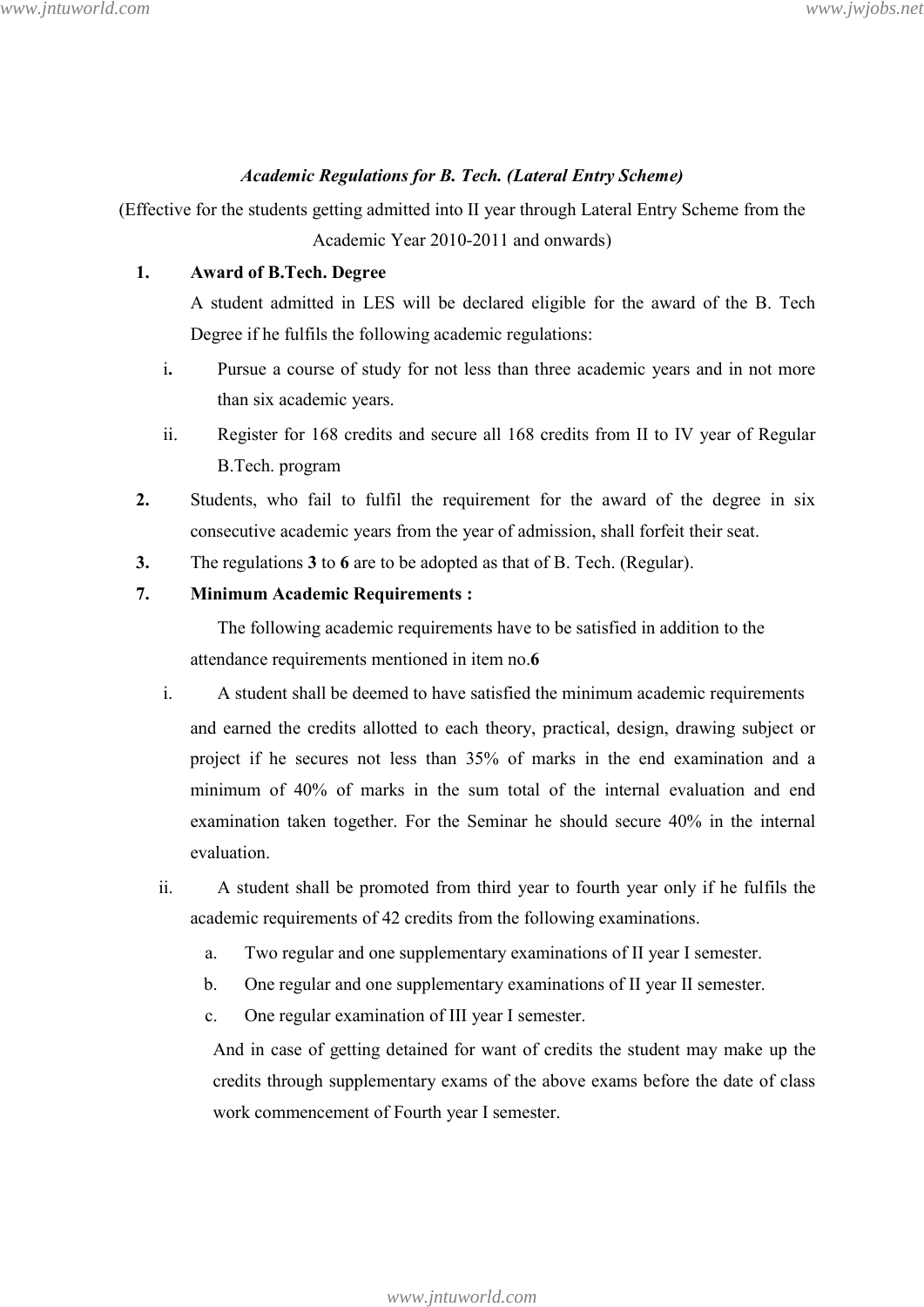### **8. Course Pattern**

- i. The entire course of study is of three academic years on semester pattern.
- ii. A student eligible to appear for the end examination in a subject, but absent at it or has failed in the end examination may appear for that subject at the next supplementary examination offered.
- iii. When a student is detained due to lack of credits / shortage of attendance he may be re-admitted when the semester / year is offered after fulfilment of academic regulations, whereas he continues to be in the academic regulations he was first admitted.
- **9.** The regulations **9** to **10** are to be adopted as that of B. Tech. (Regular).

### **11. Award of Class:**

After a student has satisfied the requirements prescribed for the completion of the program and is eligible for the award of B. Tech. Degree he shall be placed in one of the following four classes:

| <b>First Class with Distinction</b> | 70% and above                      | From the aggregate   |
|-------------------------------------|------------------------------------|----------------------|
| <b>First Class</b>                  | Below 70% but not less than 60%    | marks secured for    |
| Second Class                        | Below 60% but not less than 50%    | 168 Credits.         |
| Pass Class                          | Below 50% but not less than $40\%$ | (i.e. II year to IV) |
|                                     |                                    | year)                |

(The marks in internal evaluation and end examination shall be shown separately in the marks memorandum)

**12**. The regulations **12** to **15** are to be adopted as that of B. Tech. (Regular). All other regulations as applicable for B. Tech. Four-year degree course (Regular) will hold good for B. Tech. (Lateral Entry Scheme)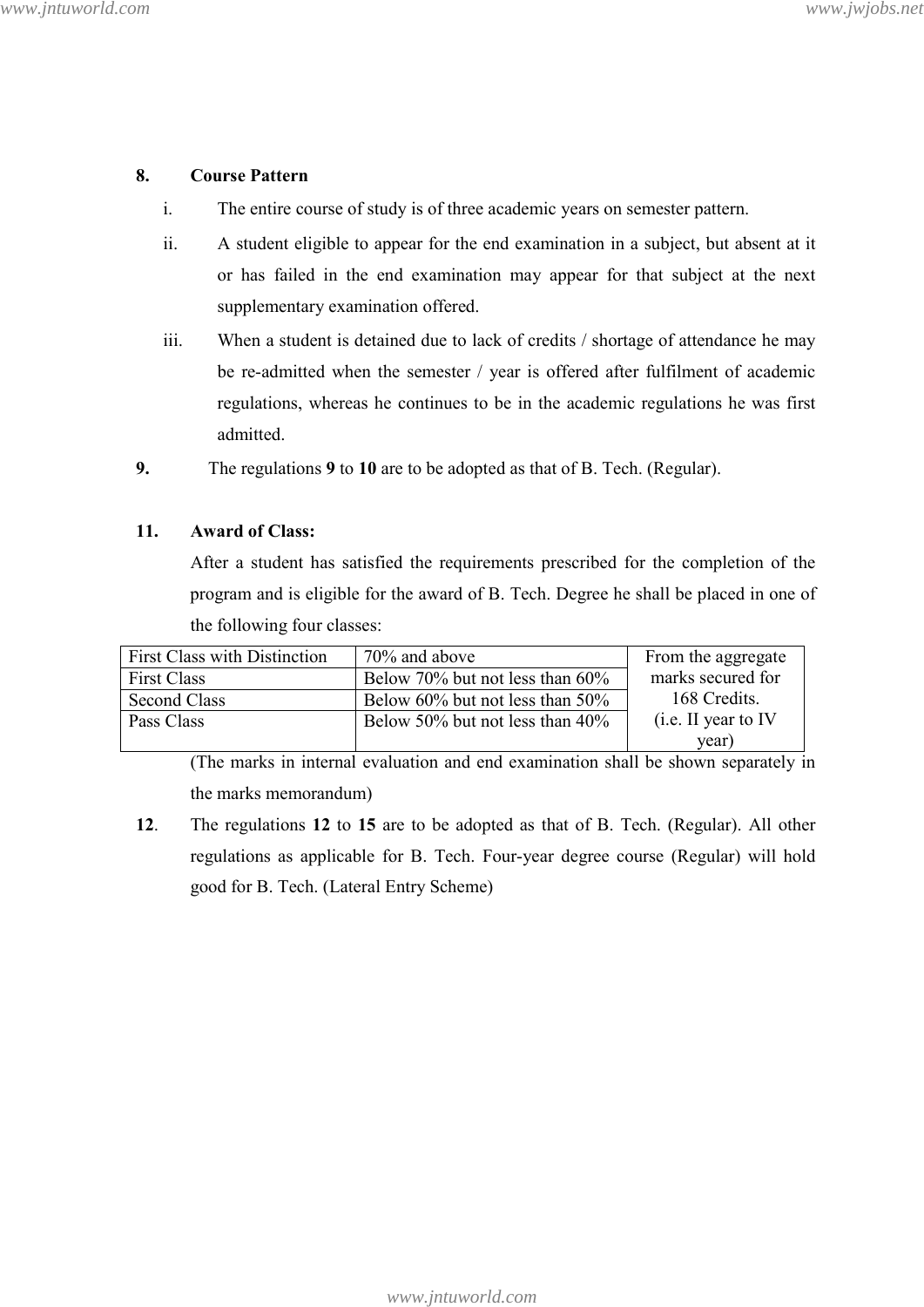# MALPRACTICES RULES

# DISCIPLINARY ACTION FOR / IMPROPER CONDUCT IN EXAMINATIONS

|                  | <b>Nature of Malpractices/Improper conduct</b>                                                                                                                                                                                                                                                                                                                                                                                                               | Punishment                                                                                                                                                                                                                                                                                                                                                                                                                                                                                                                                                                                                                                                                                                                                                                                                                                        |
|------------------|--------------------------------------------------------------------------------------------------------------------------------------------------------------------------------------------------------------------------------------------------------------------------------------------------------------------------------------------------------------------------------------------------------------------------------------------------------------|---------------------------------------------------------------------------------------------------------------------------------------------------------------------------------------------------------------------------------------------------------------------------------------------------------------------------------------------------------------------------------------------------------------------------------------------------------------------------------------------------------------------------------------------------------------------------------------------------------------------------------------------------------------------------------------------------------------------------------------------------------------------------------------------------------------------------------------------------|
|                  | If the candidate:                                                                                                                                                                                                                                                                                                                                                                                                                                            |                                                                                                                                                                                                                                                                                                                                                                                                                                                                                                                                                                                                                                                                                                                                                                                                                                                   |
| 1. (a)           | Possesses or keeps accessible in examination hall,<br>any paper, note book, programmable calculators,<br>Cell phones, pager, palm computers or any other<br>form of material concerned with or related to the<br>subject of the examination (theory or practical) in<br>which he is appearing but has not made use of<br>(material shall include any marks on the body of the<br>candidate which can be used as an aid in the subject<br>of the examination) | Expulsion<br>from<br>the<br>examination<br>hall<br>and<br>cancellation of the performance in that subject<br>only.                                                                                                                                                                                                                                                                                                                                                                                                                                                                                                                                                                                                                                                                                                                                |
| (b)              | Gives assistance or guidance or receives it from any<br>other candidate orally or by any other body language<br>methods or communicates through cell phones with<br>any candidate or persons in or outside the exam hall<br>in respect of any matter.                                                                                                                                                                                                        | the<br>Expulsion<br>from<br>hall<br>examination<br>and<br>cancellation of the performance in that subject only<br>of all the candidates involved. In case of an<br>outsider, he will be handed over to the police and a<br>case is registered against him.                                                                                                                                                                                                                                                                                                                                                                                                                                                                                                                                                                                        |
| 2.               | Has copied in the examination hall from any paper,<br>book, programmable calculators, palm computers or<br>any other form of material relevant to the subject of<br>the examination (theory or practical) in which the<br>candidate is appearing.                                                                                                                                                                                                            | Expulsion from<br>examination<br>the<br>hall<br>and<br>cancellation of the performance in that subject and<br>all other subjects the candidate has already<br>appeared including practical examinations and<br>project work and shall not be permitted to appear<br>for the remaining examinations of the subjects of<br>that Semester/year.<br>The Hall Ticket of the candidate is to be<br>cancelled and sent to the University.                                                                                                                                                                                                                                                                                                                                                                                                                |
| 3.               | Impersonates any other candidate in connection with<br>the examination.                                                                                                                                                                                                                                                                                                                                                                                      | The candidate who has impersonated shall be<br>expelled from examination hall. The candidate is<br>also<br>debarred and forfeits the<br>seat.<br>The<br>performance of the original candidate who has been<br>impersonated, shall be cancelled in all the subjects<br>of the examination (including practicals and project<br>work) already appeared and shall not be allowed to<br>appear for examinations of the remaining subjects<br>of that semester/year.<br>The candidate is also<br>debarred for two consecutive semesters from class<br>work and all University examinations.<br>The<br>continuation of the course by the candidate is<br>subject to the academic regulations in connection<br>with forfeiture of seat. If the imposter is an<br>outsider, he will be handed over to the police and a<br>case is registered against him. |
| $\overline{4}$ . | Smuggles in the Answer book or additional<br>sheet or takes out or arranges to send out the<br>question paper during the examination or<br>answer book or additional sheet, during or after<br>the examination.                                                                                                                                                                                                                                              | Expulsion from the examination hall and<br>cancellation of performance in that subject and<br>all the other subjects the candidate has already<br>appeared including practical examinations and<br>project work and shall not be permitted for the<br>remaining examinations of the subjects of that<br>semester/year. The candidate is also debarred<br>for two consecutive semesters from class work                                                                                                                                                                                                                                                                                                                                                                                                                                            |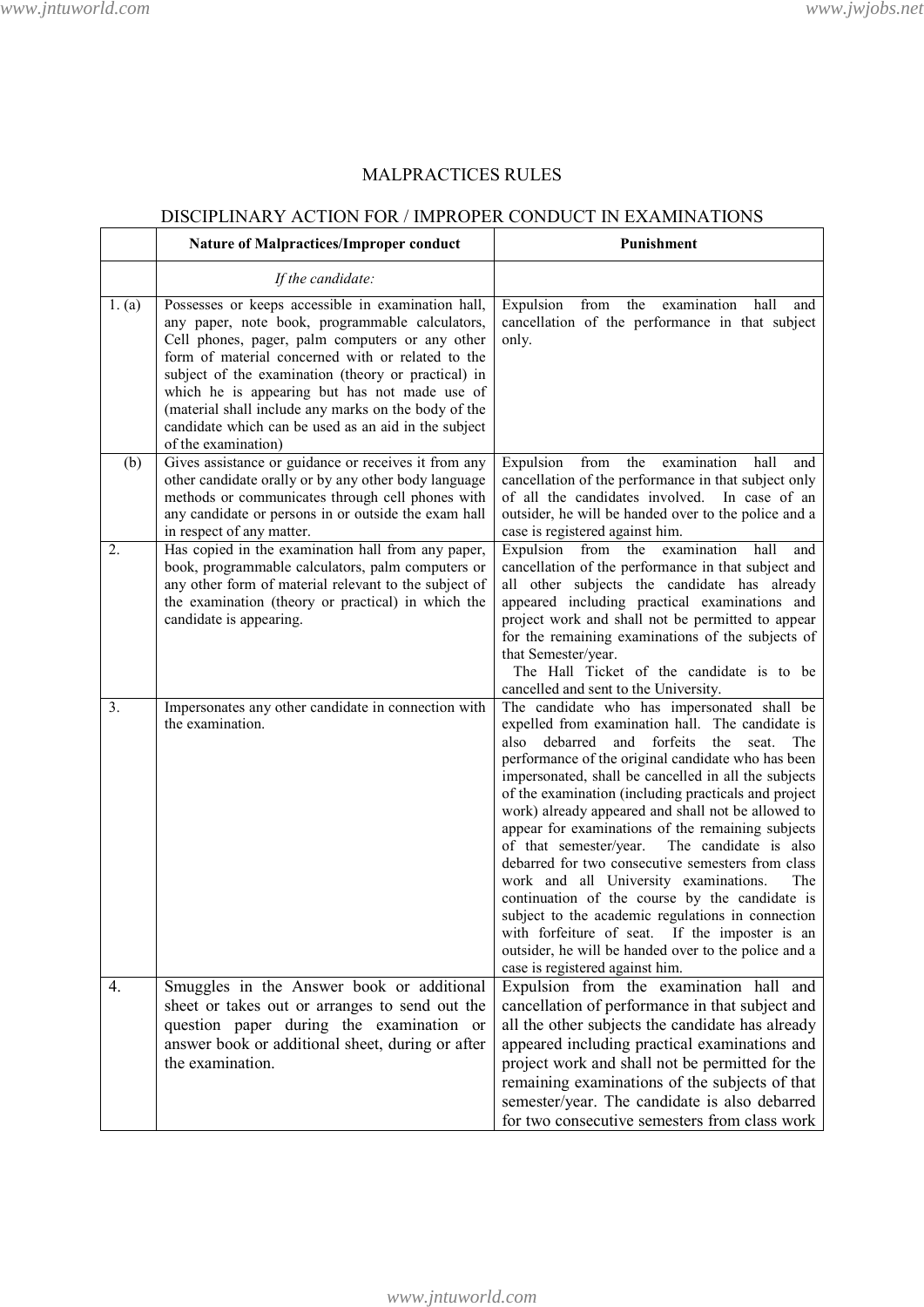|    |                                                                     | University<br>all<br>examinations.<br>The<br>and                                                     |
|----|---------------------------------------------------------------------|------------------------------------------------------------------------------------------------------|
|    |                                                                     | continuation of the course by the candidate is                                                       |
|    |                                                                     | subject to the academic regulations in<br>connection with forfeiture of seat.                        |
| 5. | abusive or offensive                                                |                                                                                                      |
|    | objectionable,<br>Uses                                              | Cancellation of the performance in that                                                              |
|    | language in the answer paper or in letters to the                   | subject.                                                                                             |
|    | examiners or writes to the examiner requesting                      |                                                                                                      |
| 6. | him to award pass marks.<br>Refuses to obey the orders of the Chief |                                                                                                      |
|    | Superintendent/Assistant - Superintendent / any                     | In case of students of the college, they shall be<br>from<br>examination<br>expelled<br>halls<br>and |
|    | officer on duty or misbehaves or creates                            | cancellation of their performance in that                                                            |
|    | disturbance of any kind in and around the                           | subject and all other subjects the candidate(s)                                                      |
|    | examination hall or organizes a walk out or                         | has (have) already appeared and shall not be                                                         |
|    | instigates others to walk out, or threatens the                     | permitted to appear for the remaining                                                                |
|    | officer-in charge or any person on duty in or                       | examinations<br>of the<br>subjects<br>of<br>that                                                     |
|    | outside the examination hall of any injury to his                   | The candidates<br>semester/year.<br>also<br>are                                                      |
|    | person or to any of his relations whether by                        | debarred and forfeit their seats. In case of                                                         |
|    | words, either spoken or written or by signs or                      | outsiders, they will be handed over to the                                                           |
|    | by visible representation, assaults the officer-in-                 | police and a police case is registered against                                                       |
|    | charge, or any person on duty in or outside the                     | them.                                                                                                |
|    | examination hall or any of his relations, or                        |                                                                                                      |
|    | indulges in any other act of misconduct or                          |                                                                                                      |
|    | mischief which result in damage to or                               |                                                                                                      |
|    | destruction of property in the examination hall                     |                                                                                                      |
|    | or any part of the College campus or engages in                     |                                                                                                      |
|    | any other act which in the opinion of the officer                   |                                                                                                      |
|    | on duty amounts to use of unfair means or                           |                                                                                                      |
|    | misconduct or has the tendency to disrupt the                       |                                                                                                      |
|    | orderly conduct of the examination.                                 |                                                                                                      |
| 7. | Leaves the exam hall taking away answer script                      | Expulsion from the examination hall and                                                              |
|    | or intentionally tears of the script or any part                    | cancellation of performance in that subject and                                                      |
|    | thereof inside or outside the examination hall.                     | all the other subjects the candidate has already                                                     |
|    |                                                                     | appeared including practical examinations and                                                        |
|    |                                                                     | project work and shall not be permitted for the                                                      |
|    |                                                                     | remaining examinations of the subjects of that<br>semester/year. The candidate is also debarred      |
|    |                                                                     | for two consecutive semesters from class work                                                        |
|    |                                                                     | all<br>The<br>and<br>University<br>examinations.                                                     |
|    |                                                                     | continuation of the course by the candidate is                                                       |
|    |                                                                     | subject to the academic regulations<br>in                                                            |
|    |                                                                     | connection with forfeiture of seat.                                                                  |
| 8. | Possess any lethal weapon or firearm in the                         | Expulsion from the examination hall and                                                              |
|    | examination hall.                                                   | cancellation of the performance in that subject                                                      |
|    |                                                                     | and all other subjects the candidate has already                                                     |
|    |                                                                     | appeared including practical examinations and                                                        |
|    |                                                                     | project work and shall not be permitted for the                                                      |
|    |                                                                     | remaining examinations of the subjects of that                                                       |
|    |                                                                     | semester/year. The candidate is also debarred                                                        |
|    |                                                                     | and forfeits the seat.                                                                               |
|    |                                                                     |                                                                                                      |